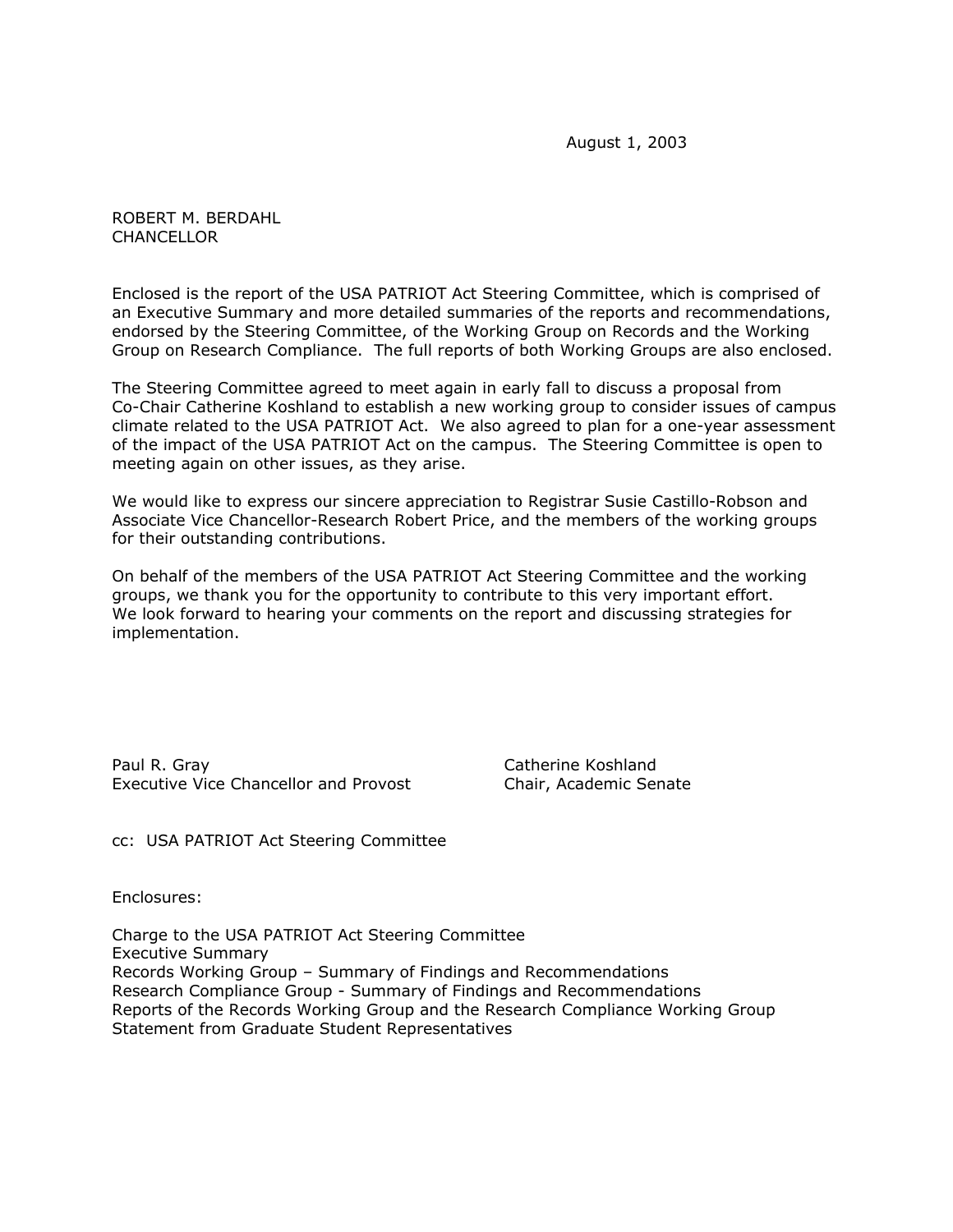## **Report of the USA PATRIOT Act Steering Committee**

#### **Executive Summary**

The USA PATRIOT Act Steering Committee was appointed in January 2003 and charged to oversee the review and analysis of the campus's response to the USA PATRIOT Act (the Act) and related legislation. The committee was created in response to concerns first raised by the Divisional Council, expressed in its December 2001 Statement in Support of Civil Liberties and Academic Freedom: "Striking the perfect balance between civil liberties and academic freedom and the desire to improve internal security is an enduring, complex and difficult challenge."

Since that statement was issued the Federal government has taken additional steps to enhance the security of the United States, steps that have promoted an increasingly restrictive federal regulatory environment, which has led to great uncertainty about how future anti-terrorism laws and regulations might affect the University. What we are certain about is that many members of the campus community are concerned that blanket compliance with the USA PATRIOT Act could compromise the University's commitment to maintain the privacy of faculty, students and staff, and diminish open communication and the ability to freely disseminate the results of teaching and academic research, all values that are prized at Berkeley. It therefore seems imperative that we should takes steps immediately to prepare the campus, in terms of its policies, procedures and protocols, to meet its legal obligations as defined in the USA PATRIOT Act while ensuring protection for the rights of individuals and the University's mission.

As instructed in its charge, the Steering Committee appointed two Working Groups, one to focus on records disclosure and the other to examine research compliance in light of the Act and related legislation.

The Records Working Group, chaired by Registrar Susanna Castillo-Robson, was charged to 1) review existing policies, procedures and standards governing the disclosure of records, and make recommendations for any necessary changes; 2) review protocols for responding to subpoenas and search warrants, 3) review protocols for disclosure of records under the Health and Safety" statutory exemption, and 4) recommend mechanisms for effectively informing the campus community of campus policies and procedures governing the disclosure of records.

The Research Compliance Working Group, chaired by Associate Vice Chancellor – Research Robert Price, was asked to 1) review campus policies, procedures and standards governing research compliance in light of the Act and related legislation, with a focus on policies and protocols governing access to certain biological agents used in research, restrictions on participation in research of foreign nationals, and limits on the dissemination of research results, 2) recommend changes to campus policy and procedures in light of changes in the regulatory environment created by the Act, related legislation, and federal government policy, and 3) recommend mechanisms for effectively informing the campus community of campus policies and procedures, and of any new requirements that are being adopted, in light of the Act and related legislation and government policies.

The results of the deliberations of the Steering Committee are contained in this Executive Summary and the more detailed summaries of the reports and recommendations, endorsed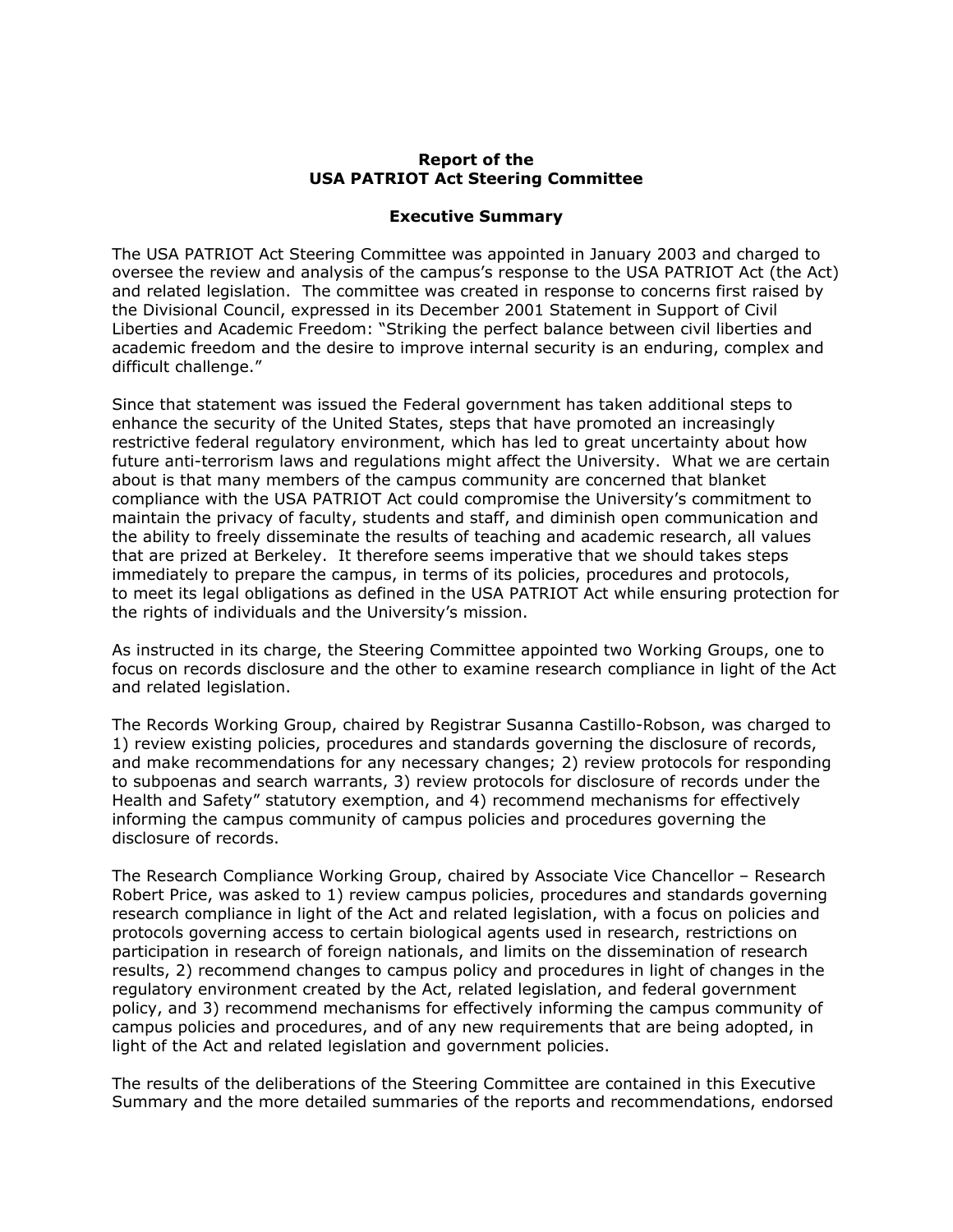by the Steering Committee, of the Working Group on Records and the Working Group on Research Compliance. We have also attached the full Working Group reports. In addition, we have included a statement from the Steering Committee's graduate student representatives, whose concerns and recommendations, which are reflective of those voiced in the Working Group reports, we also endorse.

The research results of the two Working Groups show that to date, the Berkeley campus administration is unaware of the receipt of any subpoenas or court orders for student and business records pursuant to the USA PATRIOT Act. Neither have we been affected by the Federal regulations governing research activities that would most likely apply to us: access to certain biological agents used in research and limits on the dissemination of research results. Current regulations on how certain biological and chemical agents are handled in laboratories have no impact on Berkeley's research enterprise since the campus presently has no laboratories that are using any of the select agents in sufficient quantity to warrant registration with the U.S. Department of Health and Human Services. And, although there has been much discussion in Washington about increasing restrictions on the publication of research designated by the governmental classification "sensitive but unclassified," no regulations have emerged so far.

While there is some comfort in knowing that Berkeley has had no negative impact from USA PATRIOT Act legislation, the Steering Committee believes it would be in the best interests of the campus if its recommendations are reviewed and implemented as soon as possible in order to prepare the campus to meet its legal obligations as defined in the USA PATRIOT Act while ensuring protection for the rights of individuals and the University's mission.

Below are the major recommendations that we endorse for immediate action by the campus. Details are available in the summaries and in the full Working Group reports. The campus should:

- Assume a pro-active role in encouraging the UC system to resist through legal challenge aspects of the USA PATRIOT Act that unnecessarily or excessively compromise the individual rights of faculty, students and staff.
- Continue to observe the guidelines issued in Chancellor Berdahl's *Anti-Terrorism and Student Records* Deans and Directors memo of December 3, 2001.
- Develop campuswide protocols for handling subpoenas and court orders for business record requests, search warrants, and health and safety emergency situations.
- Reinstitute the campus's Records Management Department, considering the Chancellor's Communications and Resource Center as the unit most qualified to assume this role. Chief among the new Department's duties, appoint the Department's Director to serve as the Information Practices Act Coordinator for the campus.
- Improve communication to faculty, students and staff: 1) Develop a Records Management Website to centralize the communication of policies, procedures, and protocols related to the Act's requirements for the disclosure of information and for research compliance; 2) Create a proactive training and general awareness program about the Act targeted to all segments of the campus community; and 3) Provide contact information to assist anyone who believes he or she has been unfairly treated in accordance with the Act.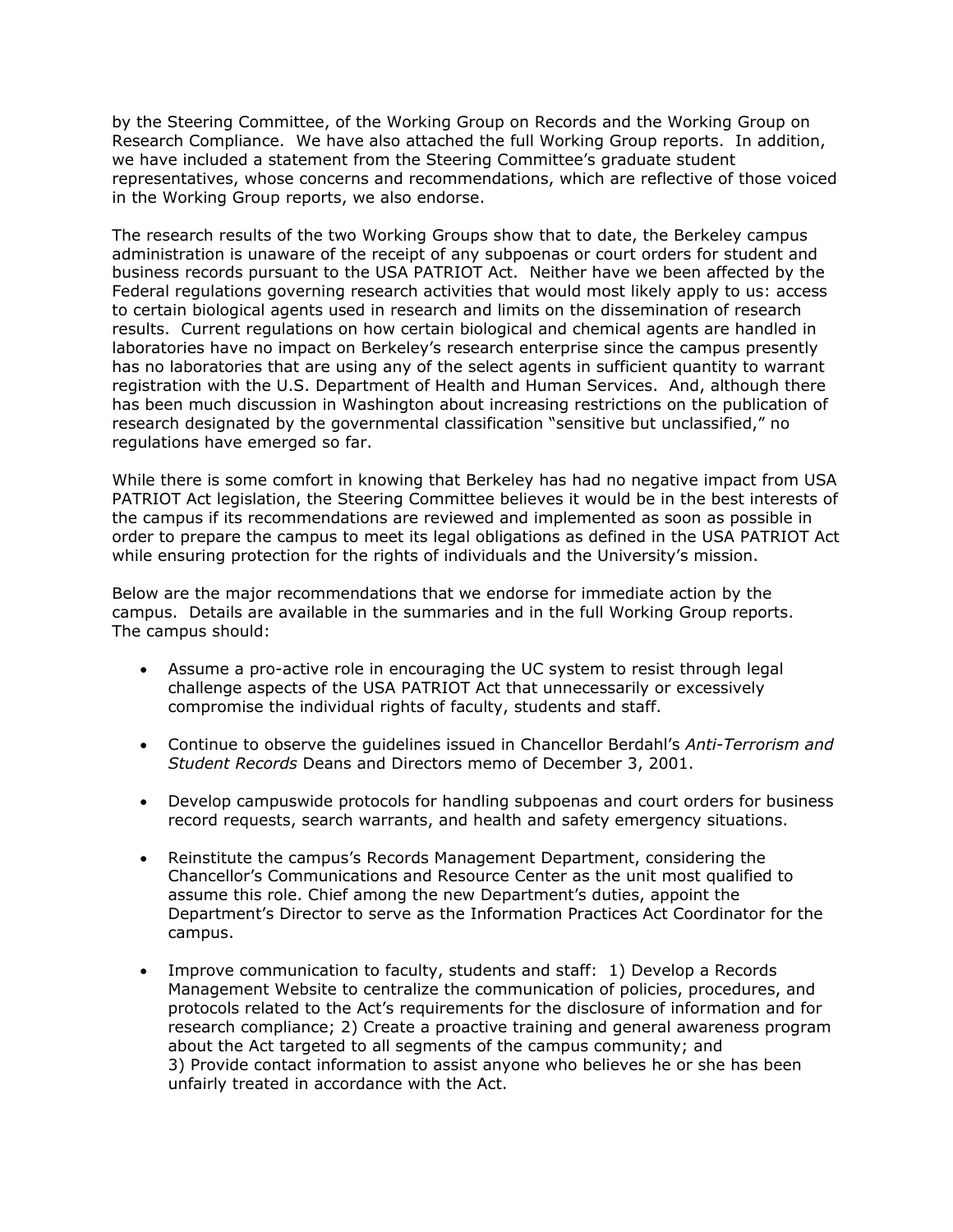- Continue traditional campus prohibition on controls that prohibit free dissemination of research. The kinds of controls that must be implemented to restrict the publication of research results that have been or could in future be classified by the Federal government as potentially threatening to homeland security are incompatible with what the University so highly values—the free flow and unimpeded distribution of scholarly communication and research results. The Steering Committee recommends against the performance of on-campus research that could be classified in this manner. Those faculty members who wish to conduct this kind of research should be encouraged to do so at off-campus sites that maintain classified facilities, such as the Lawrence Livermore National Laboratory. We recommend the creation of an ad hoc task force to explore the advisability and feasibility of establishing an offcampus facility where restricted research could be conducted.
- Encourage UCOP to 1) complete its revision of the Records Management Program to ensure that record custodians maintain records appropriately and 2) collect, review, revise and present one specific Web site for "Guidelines for Access to Records."

The Steering Committee will meet in early fall to discuss the formation of a third working group to evaluate the impact of not only the PATRIOT Act but also the impact of other legislation on the ability of international scholars (students, faculty, researchers) to become part of the campus community. We will also ask the group to assess over the next year the impact of these national security measures on the campus's intellectual and social life and our ability to freely exchange ideas and information.

August 1, 2003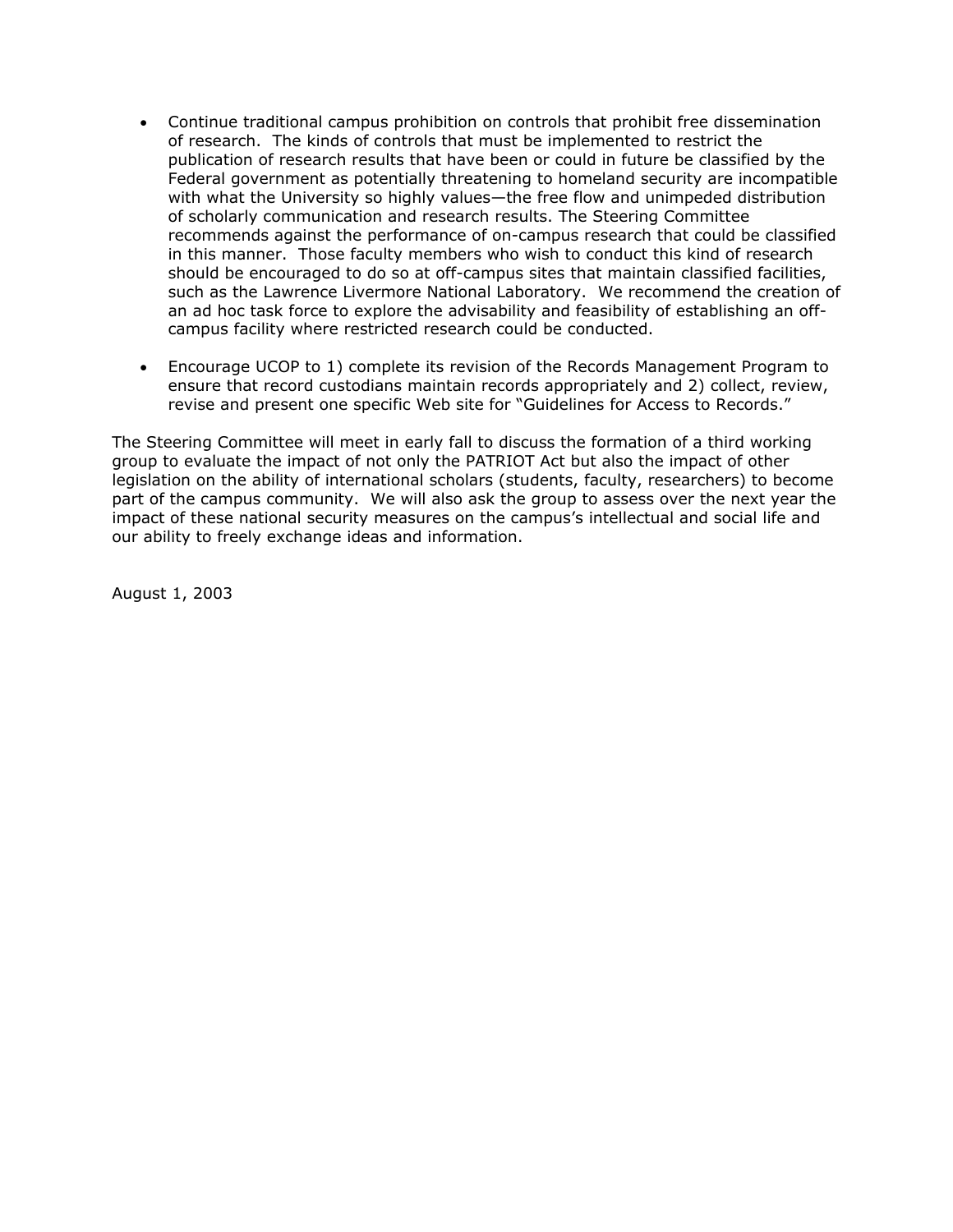#### **Records Working Group Summary of Findings and Recommendations**

The USA PATRIOT Act Steering Committee endorsed all of the recommendations of the Records Working Group.

# **A. Disclosure of Records (General)**

In its evaluation of campus policies, procedures, and protocols, the Records Working Group found that, in general, the USA PATRIOT Act does not change the types of processes that law enforcement may use to obtain records maintained by the University. In general, it simply enhances their ability to obtain court orders or subpoenas for University records. Even with the enactment of the USA PATRIOT Act and its amendments, in most instances the government must still obtain a court order or subpoena in order to gain access to records.

# **B. Student Records**

# • **Subpoenas and Court Orders**

## Findings:

The Family Educational Rights and Privacy Act (FERPA) of 1974 allows University officials to release student records absent a student's written authorization in specific circumstances noted in its implementing regulations. (34 CFR Part 99). One such circumstance is when a subpoena is issued. The USA PATRIOT Act revised FERPA to allow a court, based on specific and articulable facts, to issue a court order requiring an educational institution to disclose to the United States Attorney General, or his designee, student records relevant to a terrorism investigation. It also does not require the University to notify the student or keep a record of the disclosure, as otherwise required under FERPA. This protocol is the same as other *ex parte* subpoenas the University has received in other types of circumstances, normally criminal investigations.

The USA PATRIOT Act also permits the U.S. Attorney General, or his designee, to obtain a court order for the disclosure of "business records" (discussed below). Because the definition of "business records" is extremely broad, University student records could theoretically be requested pursuant to a business records court order, as well as a FERPA court order.

To the Records Working Group's knowledge, the Berkeley campus to date has not received any student record subpoenas pursuant to the USA PATRIOT Act's provisions (under either the FERPA or "business record" provisions).

## Recommendations:

The campus should continue its current practice related to student records as reflected in Chancellor Berdahl's December 3, 2001 memo to Deans and Directors regarding *Anti-Terrorism and Student Records.* Responses to subpoenas or court orders for student records pursuant to a USA PATRIOT Act should be coordinated with the Office of Legal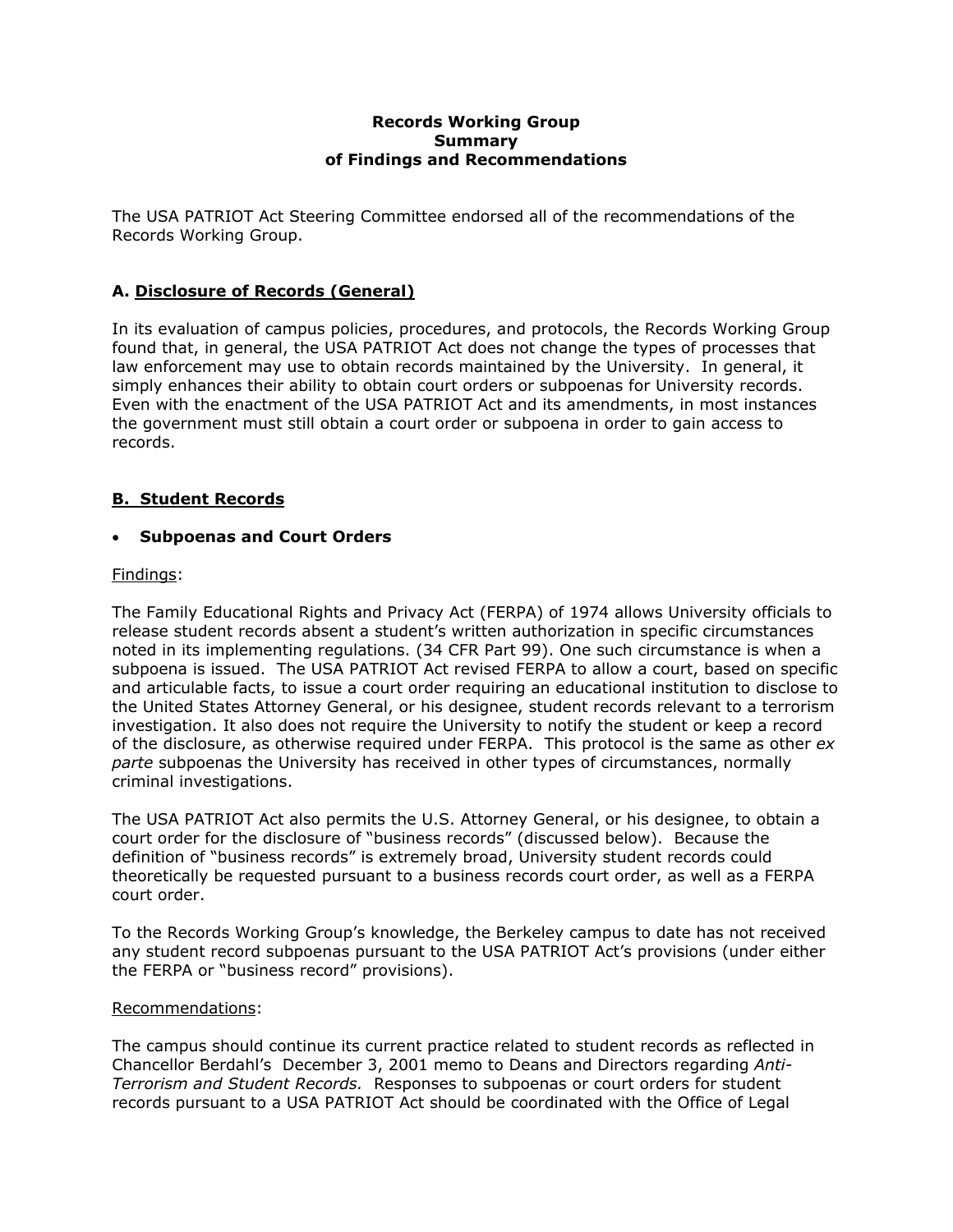Affairs and the Office of the General Counsel. As is true with other *ex parte* student record subpoenas, departments should not notify a student that a subpoena for the student's records has been issued, if explicitly noted in the subpoena.

## • **Health and Safety Disclosures**

## Finding:

To the Records Working Group's knowledge, no releases under the Health and Safety FERPA exemption related to terrorism investigations have occurred on the Berkeley campus. The campus nonetheless should establish a written protocol for assessing a health and safety situation for student record disclosure purposes.

#### Recommendations:

1) Campus units and departments should contact the UCPD, who will work with the Office of the Registrar to assess emergency health and safety situations.

2) The campus should adopt a narrow definition of what constitutes a Health and Safety emergency. Departments should use it in making their assessments of potential emergency situations.

3) Though it remains appropriate to disclose confidential student information to law enforcement in connection with emergencies, the campus should be informed that the Health and Safety exception is significantly limited as defined below:

a. The exception applies to a specific situation that presents imminent danger to a student or others of the University community or to a situation that requires the immediate need for information from student records in order to avert or diffuse serious threats to the safety or health of a student or other individuals.

b. Disclosure must be narrowly tailored considering the immediacy, magnitude, and specificity of information concerning the emergency.

c. The Health and Safety exception is temporally limited to the period of the emergency.

4) The campus should approve the Records Working Group's draft campuswide Health and Safety protocol.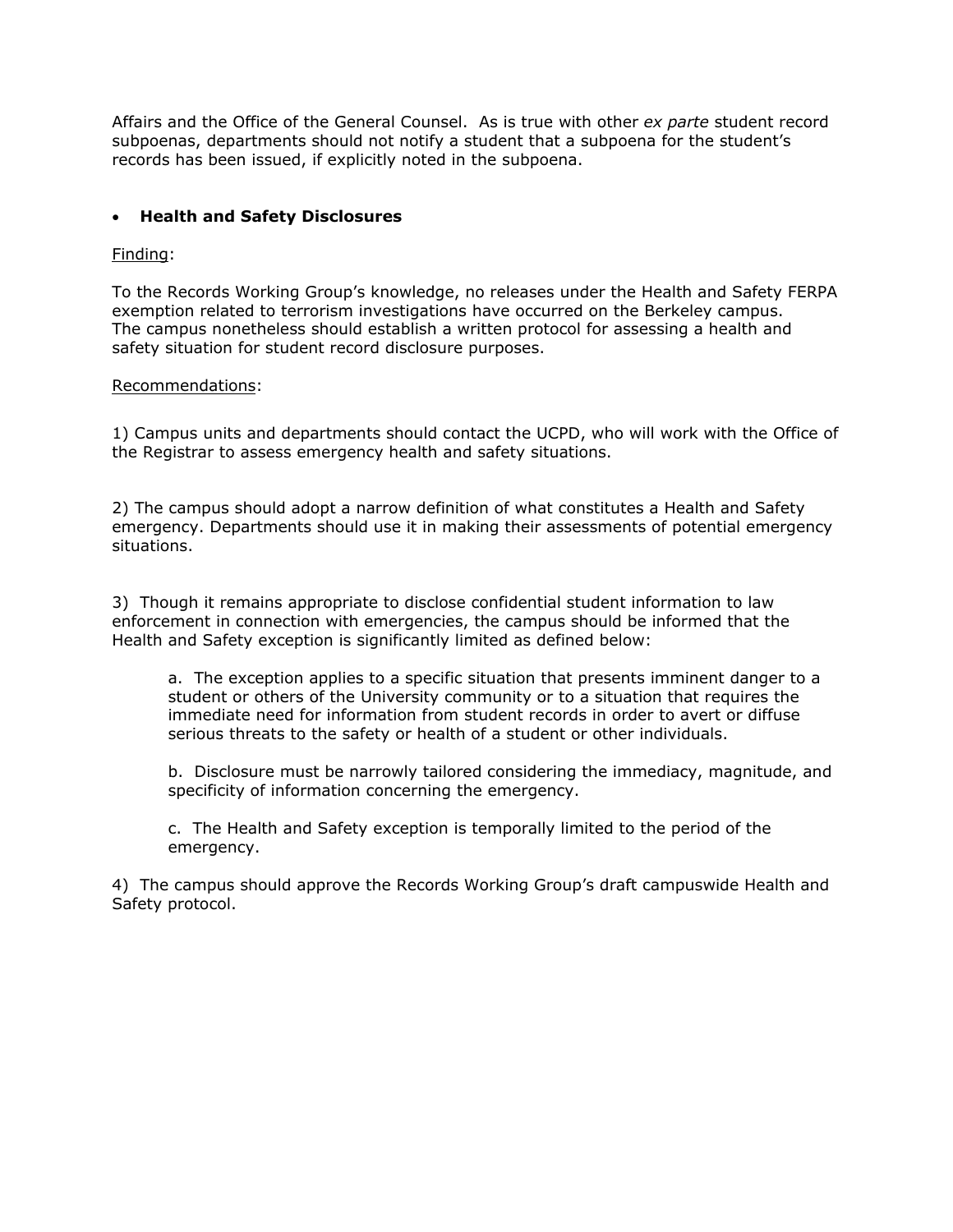## **C. Business Records**

The state Public Records Act (PRA) and Information Practices Act (IPA) generally govern access to and privacy of records that are maintained by the University. The PRA is a state statute that provides that every person has a right to inspect any public record, with specified exceptions. In general, any documents that the University possesses, whether hard copy or electronic, are public records subject to disclosure. Certain documents, such as confidential personnel records, medical records, and most police records are statutorily exempt from release under the PRA. The IPA governs the disclosure of information from business records maintained by state agencies, including the University, and generally prohibits the disclosure of personal information from those records without the individual's consent, unless another specific statutory exemption permits disclosure. University policy regarding the disclosure of and access to information from University records is contained in University Business and Finance Bulletin RPM-8

(http://www.ucop.edu/ucophome/policies/bfb/rmp8toc.html).

# • **Subpoenas and Court Orders**

## Finding:

As is the case with student records, the USA PATRIOT Act allows the U.S. Attorney General, or his designee, to obtain a court order for the disclosure of any type of business record. The definition of "business records" subject to such a court order is extremely broad, and could include any record maintained by the University, including student records, police records, medical records, and library records. The definition even includes other "tangible things" in addition to records.

The USA PATRIOT Act authorizes a directive accompanying this special "business records" court order (unlike a subpoena or regular court order), stipulating that the record custodian not disclose the existence of the court order to anyone other than to those "necessary to produce the tangible things" requested in the court order. Therefore, pursuant to a court order under this provision (Foreign Intelligence Surveillance Act of 1978, Sections 501-503 (50 U.S.C. 1861 et seq.)), a records custodian should only disclose the existence of the court order to those necessary to carry out the records search that would be required by this type of information request. This permitted disclosure would include contacting campus counsel or the Office of General Counsel, in order to determine whether the court order is lawfully issued and what the lawful scope of the order is. This type of court order will state on its face that its existence must not be disclosed. It may not contain the phrase "USA PATRIOT Act," and therefore may need to be recognized by its statutory citation: (Foreign Intelligence Surveillance Act of 1978, Sections 501-503 (50 U.S.C. 1861 et seq.))

As with a subpoena or court order for student records, the University is legally obligated to comply with a lawfully issued subpoena or court order for business records. The Records Working Group discovered that, with respect to non-personnel requests, there is currently no written procedure on how to respond to business record requests. The lack of a clear protocol distributed to campus units could result in untimely responses, increases the risk of inappropriate disclosure, and increases vulnerability to legal action.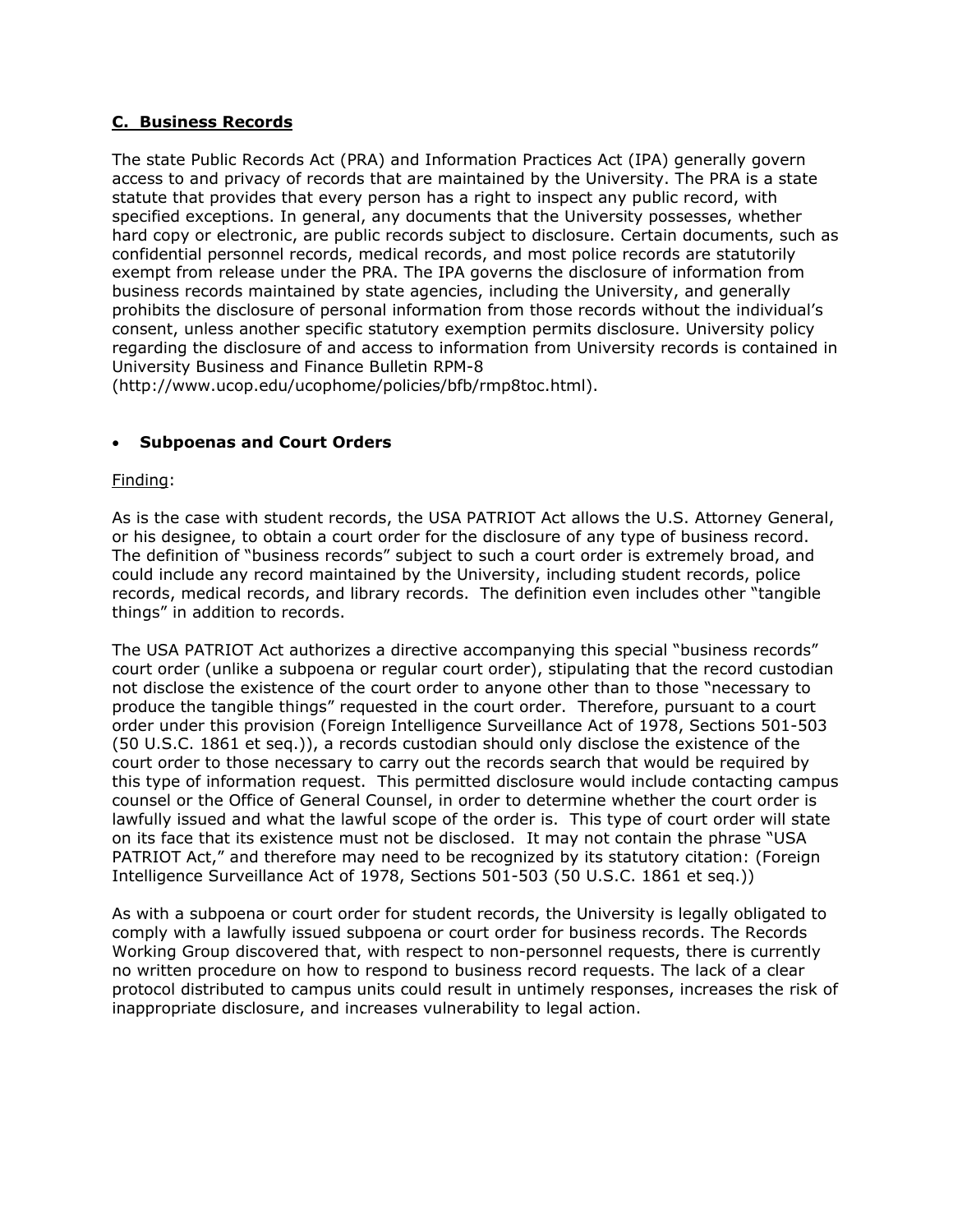## Recommendations:

1) It is in the University's best interest to quickly complete the revision of the Records Management Program. The campus should adopt interim schedules to ensure that record custodians maintain records appropriately. The Office of the President (OP) should collect, review, revise and present one specific site for "Guidelines for Access to Records" for access by all UC entities.

2) A campus administrative Records Management Department should be re-instituted. An excellent administrative candidate to take on this role would be the Chancellor's Communications and Resource Center (CCRC). Chief among the new Department's duties should be the appointment of the Department's Director to serve as the Information Practices Act Coordinator for the campus.

3) The campus should develop a Records Management website as a mechanism for communicating policies, procedures, and protocols for the disclosure of information.

## • **Personnel Records**

## Finding:

Requests related to academic personnel files have adequate campus protocols in place in light of the USA PATRIOT Act requirements; this is not the case for UC systemwide Academic Personnel policies. As for non-academic staff personnel records, campus access and disclosure policies and procedures conform to the requirements of the USA PATRIOT Act.

## Recommendations:

The Office of the President (OP) should collect, review, revise and present one specific site for "Guidelines for Access to Records" for access by all UC entities. This would include reviewing RMP-8, RMP-7 and RMP-10 (subpoenas) for any overlap and to ensure proper references to current system wide policies. OP should also review RMP-9 - UC Guidelines for Access to University Personnel Records by Governmental Agencies Correspondence, in order to address any additional requirements due to the USA Patriot Act.

# • **Background Checks**

## Finding:

Under the USA PATRIOT Act, employees who are already working in a particular position may be required to pass a newly initiated security check in order to continue working. Though only tangentially related to the Records Working Group's charge, members noted that the requirements under the USA PATRIOT Act appear to be in conflict with existing campus policy regarding background checks. It is the Working Group's assumption, however, that this issue will be fully investigated by the Working Group on Research, in particular the need to review internal policies on background and security checks in light of the potential use of disclosed records under the Act for this purpose.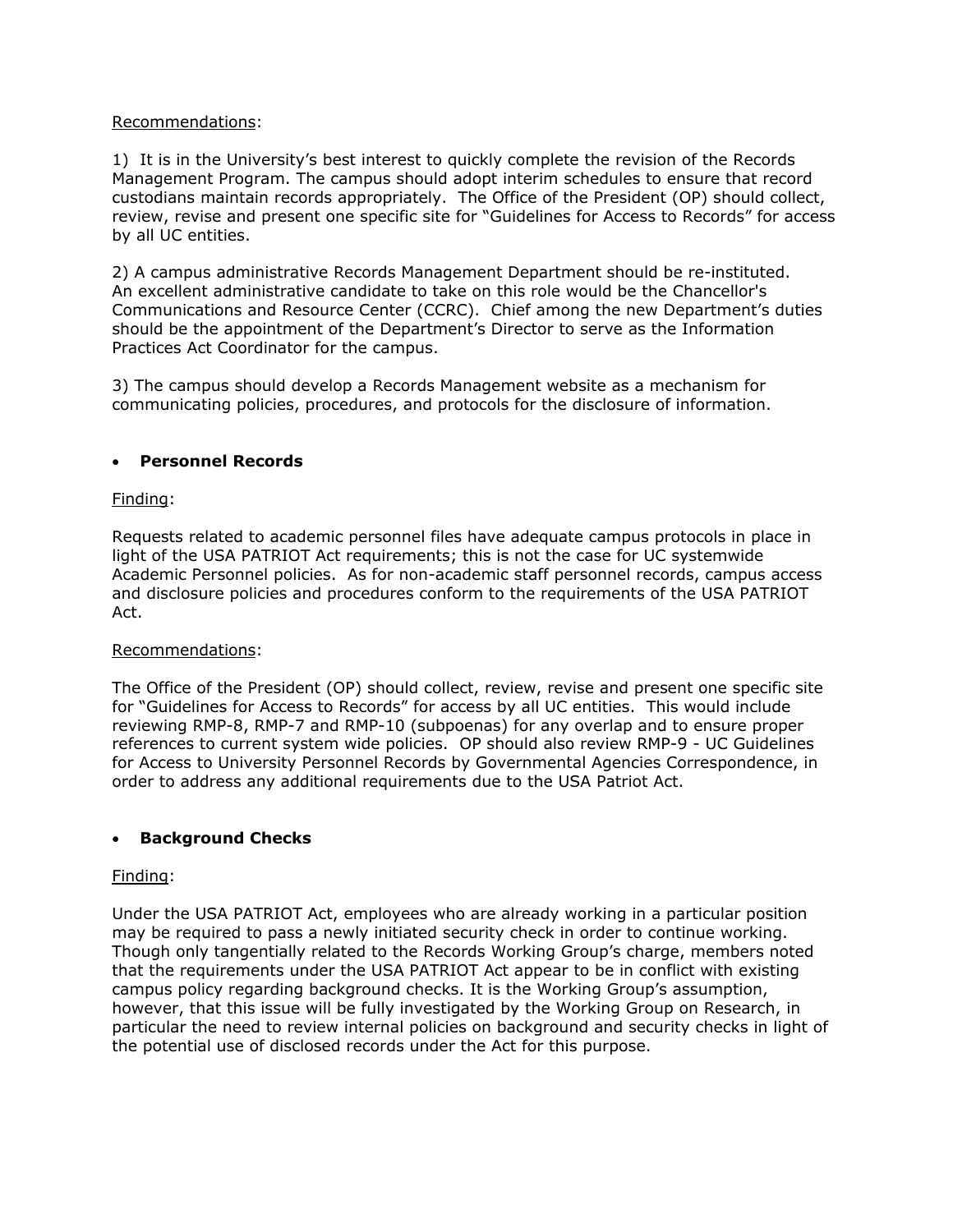### Recommendation:

The campus should review its internal policies on background and security checks in light of the potential use of disclosed records under the Act.

## • **Police Records**

### Finding:

UC Police records are kept in accordance with applicable federal and state laws. California Government Code section 6254(f) governs access by the general public to information contained in law enforcement records. The California Information Practices Act governs the privacy of personal information contained in such records, while other statutes also specifically address the maintenance and release of police records. The UCPD will continue to be guided by these established laws and regulations and, thus, UCPD procedures will not change under the USA PATRIOT Act. However, note that UCPD records may be the subject of a "business records" court order as described above.

#### Recommendation:

See above recommendation under Subpoenas and Court Orders.

#### • **Library Records**

#### Finding:

The goal of the Library is straightforward: protect the privacy of its patrons whenever possible. Berkeley's libraries, in concert with other UC libraries, have made headway towards this goal. The Records Working Group commends the Library for taking a leadership role in educating its staff and patrons on their privacy rights, and in addressing issues such as circulation records. The Records Working Group is confident that the campus libraries will continue to improve and examine their procedures.

#### Recommendations:

## **Campus departments should adopt three best practices related to records management and retention exemplified by the campus libraries in light of the USA PATRIOT Act's records requirements.**

**1) The University should collect the information that it requires to complete its job. With this in mind, record custodians should continually assess whether information that is being retained is necessary. If statistics are deemed necessary, where feasible they should be collected absent any personally identifiable information.** 

**2) A clear subpoena protocol should be established for campus departments to use in training staff on what to do when a subpoena of records is received. The campus should adopt as its standard, the protocol adopted by the libraries.**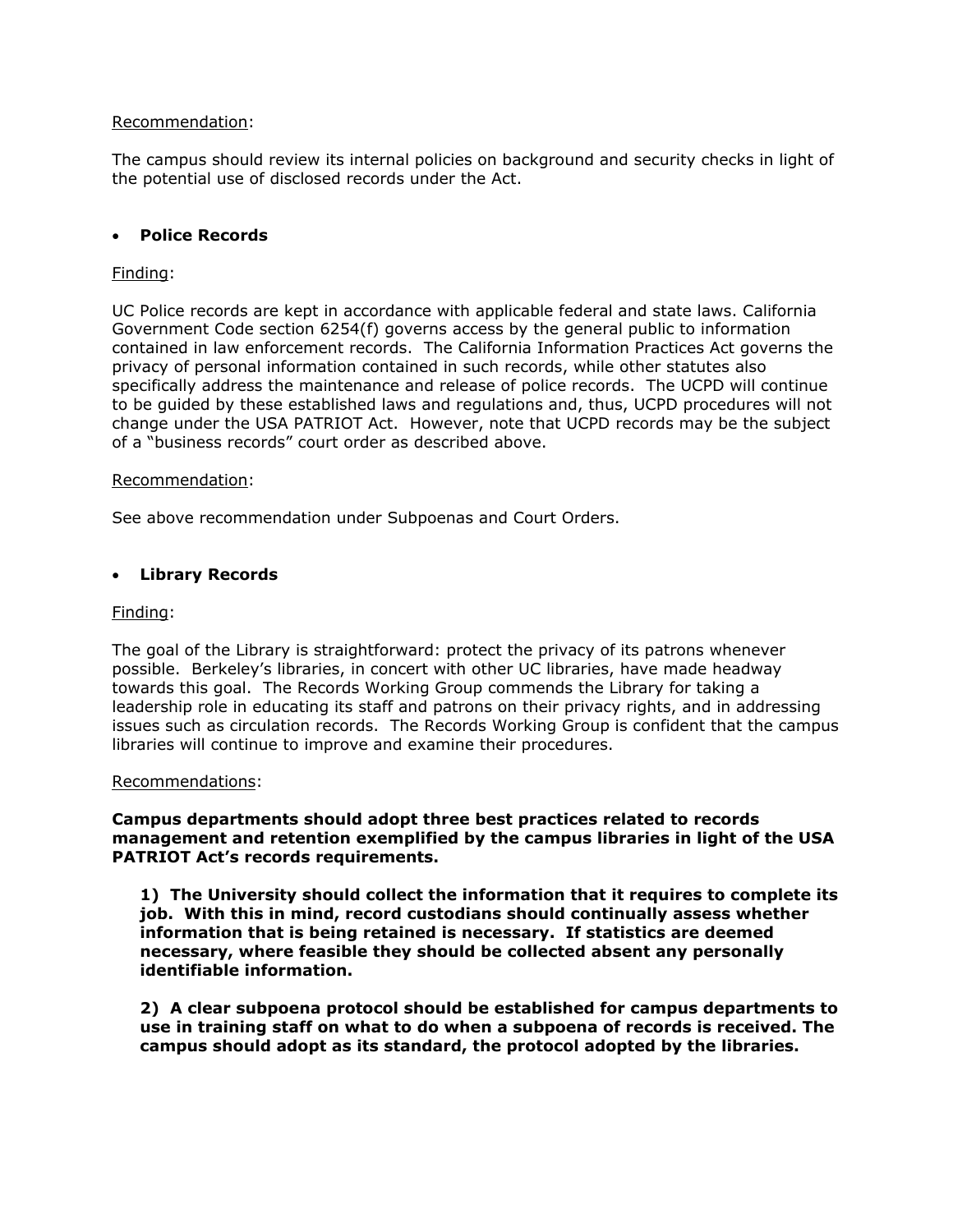3) Other campus departments should adopt the same due diligence in ensuring that staff and patrons of their services are well informed as to the implication of the USA PATRIOT Act on records requests.

## **D. Electronic Communications Records**

## Finding:

Procedures established under the Electronic Communications Policy (ECP) are explicit as to what should be done whenever a non-consensual request for electronic data is made. (The ECP applies whether the electronic communications record is stored on a server or on an individual desktop.) These procedures need to be modified to conform to the requirements of the USA PATRIOT Act.

The new Act's provisions should generally be treated in the same manner as past requests by law enforcement for search warrant or subpoena purposes. Should a department or unit receive a search warrant or subpoena pursuant to the USA PATRIOT Act for electronic communications, it will follow the established protocol outlined in Assistant Chancellor-Legal Affairs in his November 12, 2001 memorandum. Note that these new provisions may not permit the University to guarantee the same level of privacy of electronic records as it has in the past, even where this established protocol is followed.

## Recommendations:

The campus should adopt the Records Working Group's proposed modifications to the Electronic Communications policy related to notification and reporting requirements to ensure compliance with the USA PATRIOT Act. The Records Working Group also recommended informing the campus community on the cost of retrieving data should a USA PATRIOT Act subpoena be issued for electronic records to ensure that the ECP is congruent with the provisions of the USA PATRIOT Act.

In addition to the Working Group's findings, the Steering Committee felt that retention schedules for e-mail and telephone communication needed to be reviewed and updated in light of the USA PATRIOT Act provisions. The Committee recommended that IST work toward establishing a campus-standard for these two areas.

# **E. Disclosures to the Department of Homeland Security (SEVIS)**

## Finding:

The Student and Exchange Visitor Information System (SEVIS), which was established after the September 11, 2001 terrorist activities, is a Department of Homeland Security automated student tracking system from which all F and J visa documents will be produced. SEVIS implements the Illegal Immigration Reform and Immigrant Responsibility Act (IIRIRA) passed in 1996. This law requires the Immigration Service (since March 1, 2003 a part of the Bureau of Homeland Security) to collect current information, on an ongoing basis, from schools and exchange programs relating to nonimmigrant F and J students and J visiting scholars during their stay in the United States.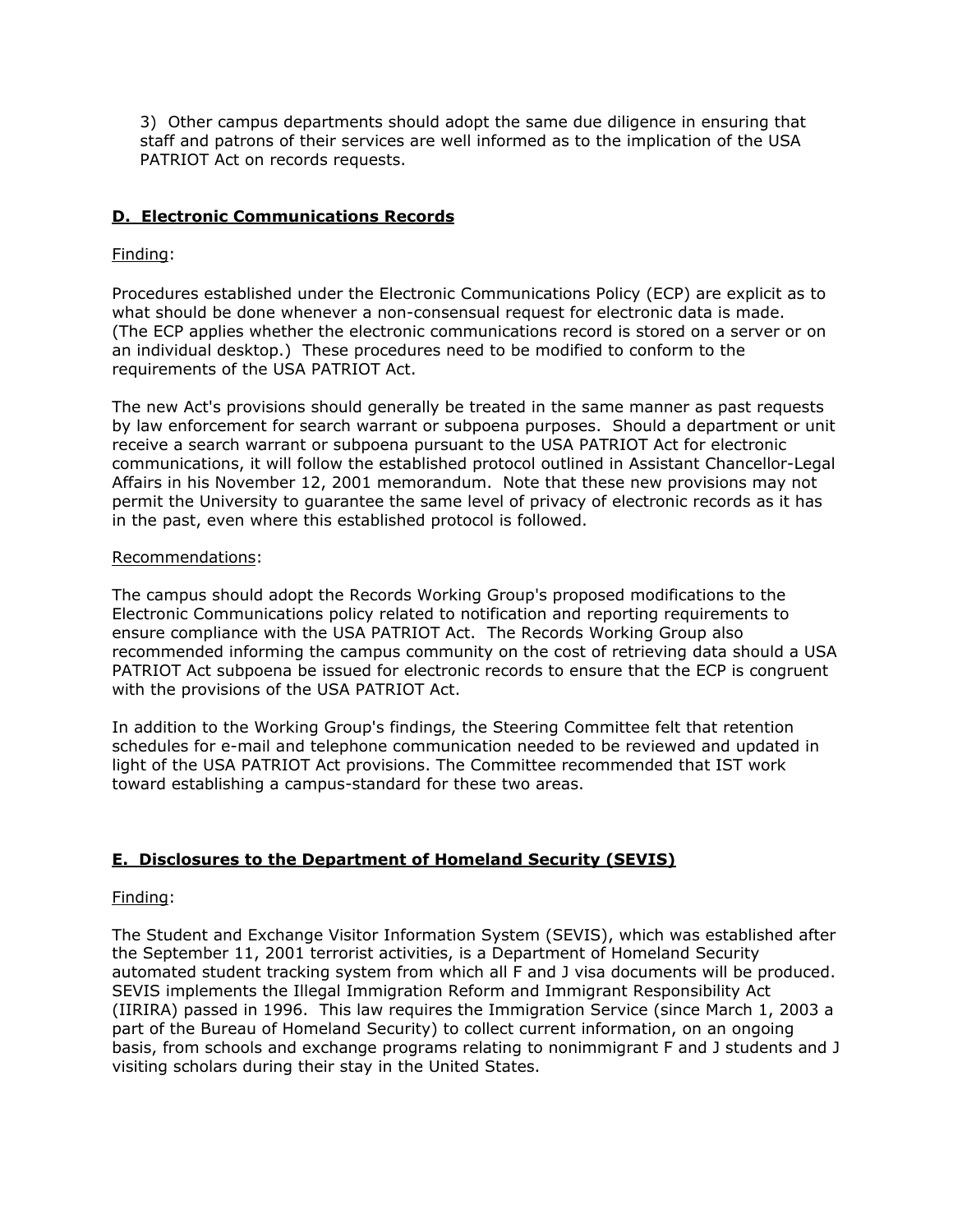The USA PATRIOT Act provisions are no different for F and J visitors than for any other person in the U.S. Access to information on F and J visitors, other than that which is permitted under SEVIS and consent given by students via the issuance of visa documents, requires the government to obtain a court order or subpoena. This is consistent with procedures that law enforcement must follow for information requests regarding U.S. citizens and permanent residents. This Act did mandate that the SEVIS system be "fully implemented and expanded prior to January 1, 2003." The Records Working Group commends the SISS for taking a leadership role in the SEVIS process.

## Recommendation:

No recommendations submitted.

# **F. Records Management Issues**

Finding:

Unlike other UC campuses, the Berkeley campus currently does not have a stand-alone department with campus-wide responsibility to deal directly with campus-wide records management matters. While a position existed in the 1980s that served in this capacity, its responsibilities have been delegated through ad hoc arrangements with various offices. It is the opinion of the Records Working Group that, though well intentioned, this has had a diluting effect on the authority for issuing campus-wide policy statements, best practices and protocols for responding to federal, state, and University records requirements. The absence of such an administrative unit at a high level results in the absence of a uniform records philosophy for the campus and the lack of an infrastructure for communicating records matters succinctly and accurately to staff.

The campus must improve how it communicates with staff about what to do upon receipt of a records request, and how to do it in light of the USA PATRIOT Act. For example, though the Working Group found that existing policies were adequate in light of the new law, we were very troubled by the lack of campus-wide policies and protocols for complying with subpoenas, court orders, and search warrants. Solid and well-established campus-wide policies would help ensure the University responds to law enforcement requests consistent with all applicable legal requirements while protecting all privacy rights afforded under state and federal privacy acts.

A second example is the lack of a campus-wide understanding of the obligations for records retention and adequate stewardship of records. The Records Management Program (RMP) was established by UCOP in part to promote sound records management practices; to assure the protection of records vital to the University; and to establish and monitor a program of records disposition to assure that University records are not maintained longer than necessary, but are maintained as long as needed to meet administrative and legal requirements. The RMP series also includes disposition schedules for records classified by functions, including administrative, fiscal, medical, payroll/personnel/benefits, physical plant, student and applicant records, library, and administrative electronic data.

The current RMP contains documents that no longer exist and does not include documents that were created after the last revision of the RMP, The retention schedules are over ten years old. The Office of the President is revising the RMP and retention schedules, but until that is done, the old schedules apply.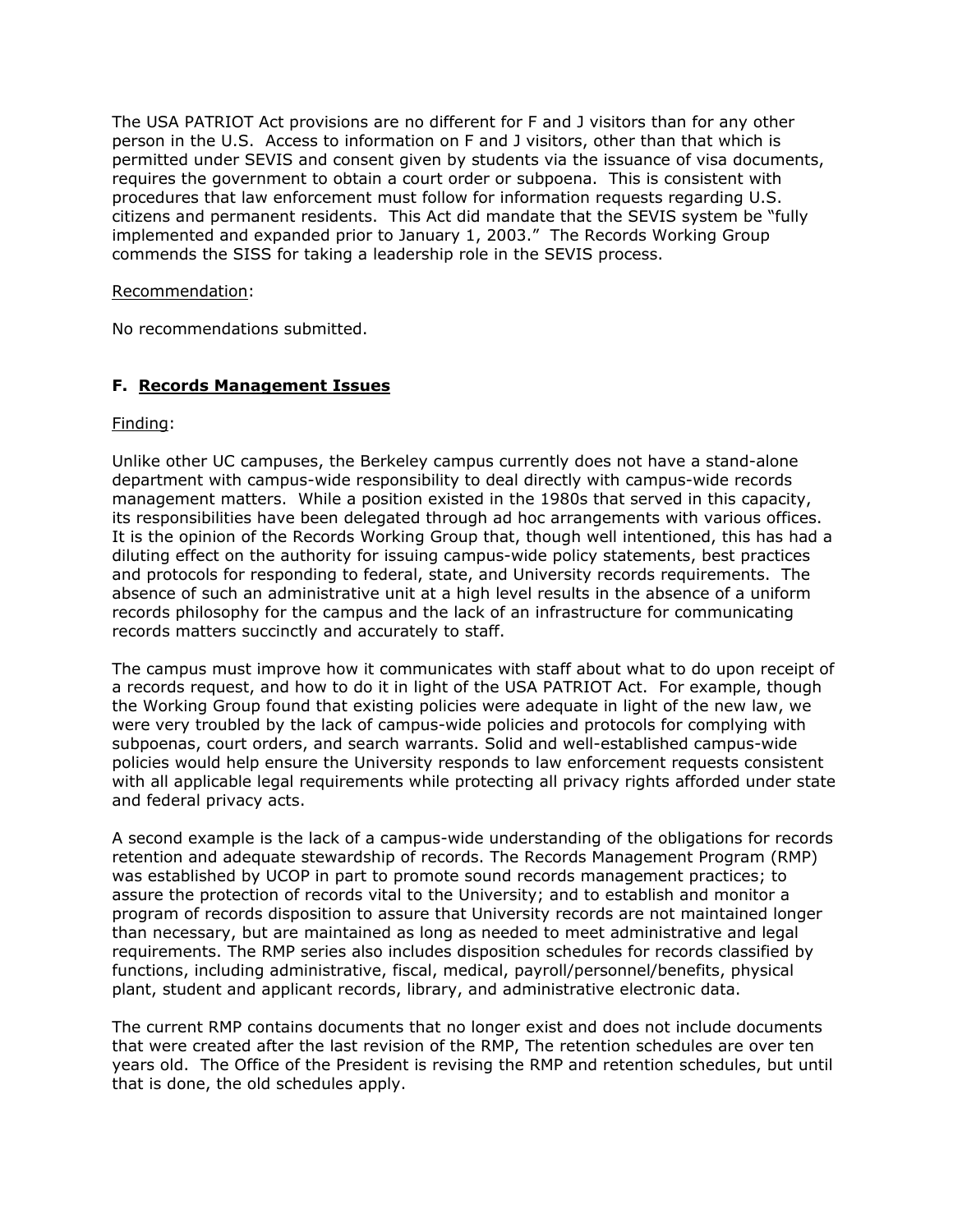A third example of this lack of campus-wide responsibility is the role of the IPA Coordinator, which has been housed in different divisions over the last decade. The RMP-7 requires a "Coordinator of Information Practices" on each campus. Currently, many campus units notify University Counsel upon receipt of a PRA or IPA request because who the Coordinator actually is at times is not fully understood by campus personnel. University Counsel (and other offices) must then step in and determine which office should respond to PRA or IPA requests.

#### Recommendations:

Reinstitute the Records Management Department, considering the Chancellor's Communications and Resource Center, under the direction of Associate Chancellor John Cummins, as the unit most qualified to assume this responsibility. Chief among the new Department's duties, appoint the Department's Director to serve as the Information Practices Act Coordinator for the campus.

Develop a Records Management Website.

Campus departments need a written procedure on how to respond to business record requests; the lack of a clear protocol could result in untimely responses, increases the risk of inappropriate disclosure, and increases vulnerability to legal action. This has been highlighted with the introduction of USA PATRIOT Act and the University's obligations that flow from it.

The campus needs to have campus-wide protocols for handling subpoenas, search warrants, and health and safety emergency situations.

The Office of the President should be encouraged to complete the revision of the RMP as quickly as possible. The campus should adopt interim schedules to ensure that record custodians maintain records appropriately.

August 1, 2003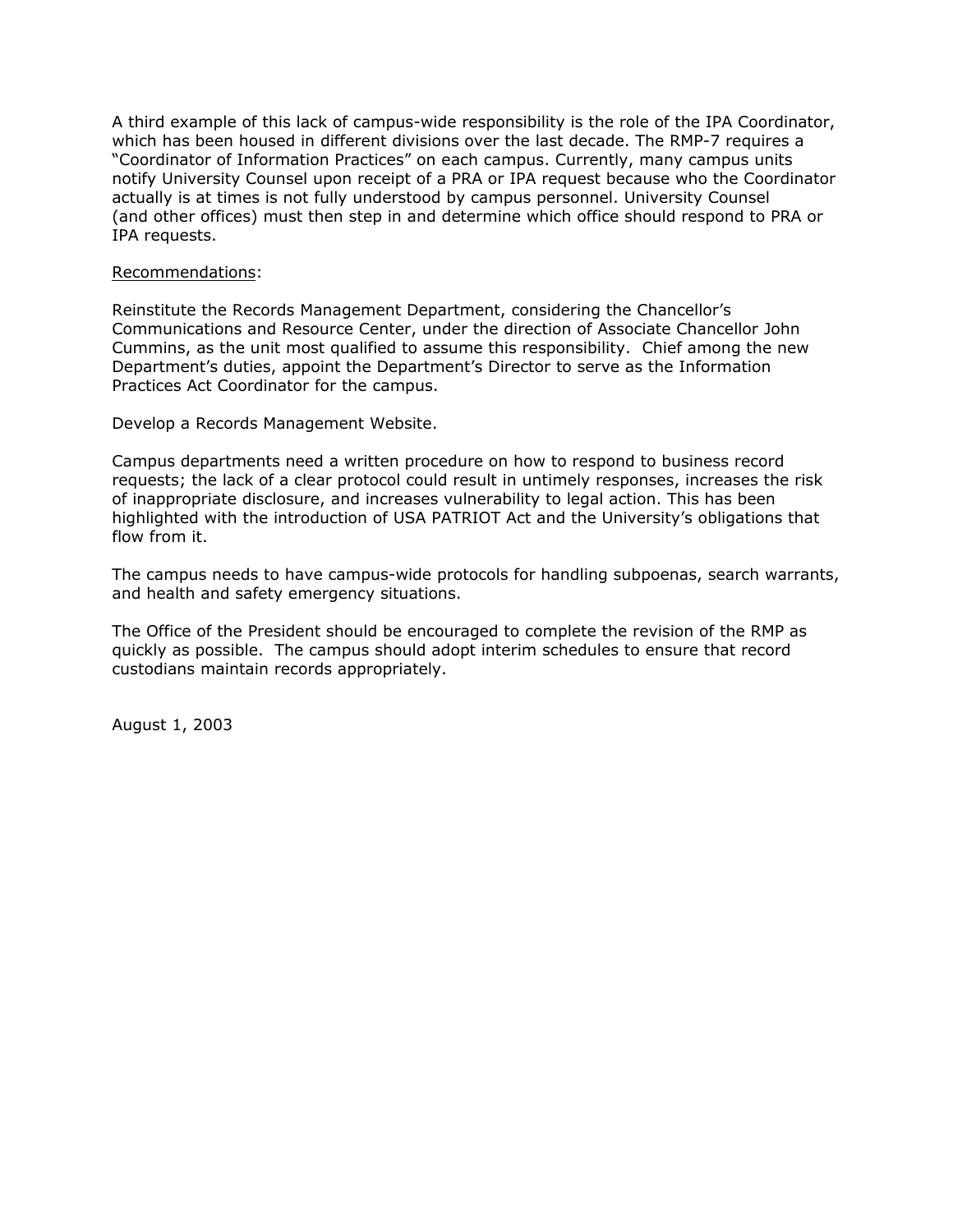### **Research Compliance Working Group Summary of Findings and Recommendations**

# **A. Findings**

The USA PATRIOT Act and related legislation have altered the landscape for research at U.S. universities. Driven by a concern that research-generated information, and materials used in research experiments, could be used by terrorists to attack the American population, the Federal government has extended its regulation of research activities at Universities and private laboratories. The effects of this new regulatory regime will be felt especially by the biological sciences, and some branches of chemistry, computer science, and physics.

At present, the likely direct impact of the emerging regulatory environment will be in two areas: 1) new regulations with respect to how certain biological and chemical agents are handled in laboratories, and new restrictions on who may have access to laboratories that contain such agents; and, 2) restrictions written into Federally-funded contracts and grants that place limits on the publication of research results, and that impose citizenship requirements on participation in research programs. University research may also be indirectly impacted by the difficulties foreign graduate students, post-doctoral scholars, and research collaborators confront in gaining timely entry into the United States as a result of a slowdown in the Visa issuing process.

# • **Access to Laboratories Containing "Select Agents"**

The Public Health Security and Bio-Terrorism Preparedness and Response Act, the Agricultural Bioterrorism Protection Act, and the USA Patriot Act impose regulations on laboratories that possess "select agents" (currently more than 80 pathogens, toxins, and poisons). The basic purpose of this new regulatory regime is to limit access to select agents. In some instances, possession of any amount of the select agent triggers regulation, while in other instances (more numerous) the Centers for Disease Control (CDC) has set quantity thresholds. Laboratories which possess select agents in amounts that fall below these thresholds are exempt from the new regulations. However, for those laboratories whose select agents exceed the thresholds registration with extensive security regulations is required. Principal Investigators who fail to comply with the elaborate regulations are subject to both fines and criminal prosecution.

At the moment, the impact of the select agent regulations on Berkeley's research enterprise is nil, since we currently have no campus laboratories that are using any of the select agents in sufficient quantity to warrant HHS registration.

# • **Restrictions in Federal Contracts and Grants**

Concerns have been expressed within the academic community that Federal agency awards for research on subjects viewed as relevant to terrorism will contain clauses that would 1) limit the dissemination of research results, 2) restrict the hiring of, or collaboration with, foreign nationals such restrictions would emerge from the internal policy and implementation decisions of the various Federal Government agencies that sponsor university-based research, and include in the terms of their grants and contracts clauses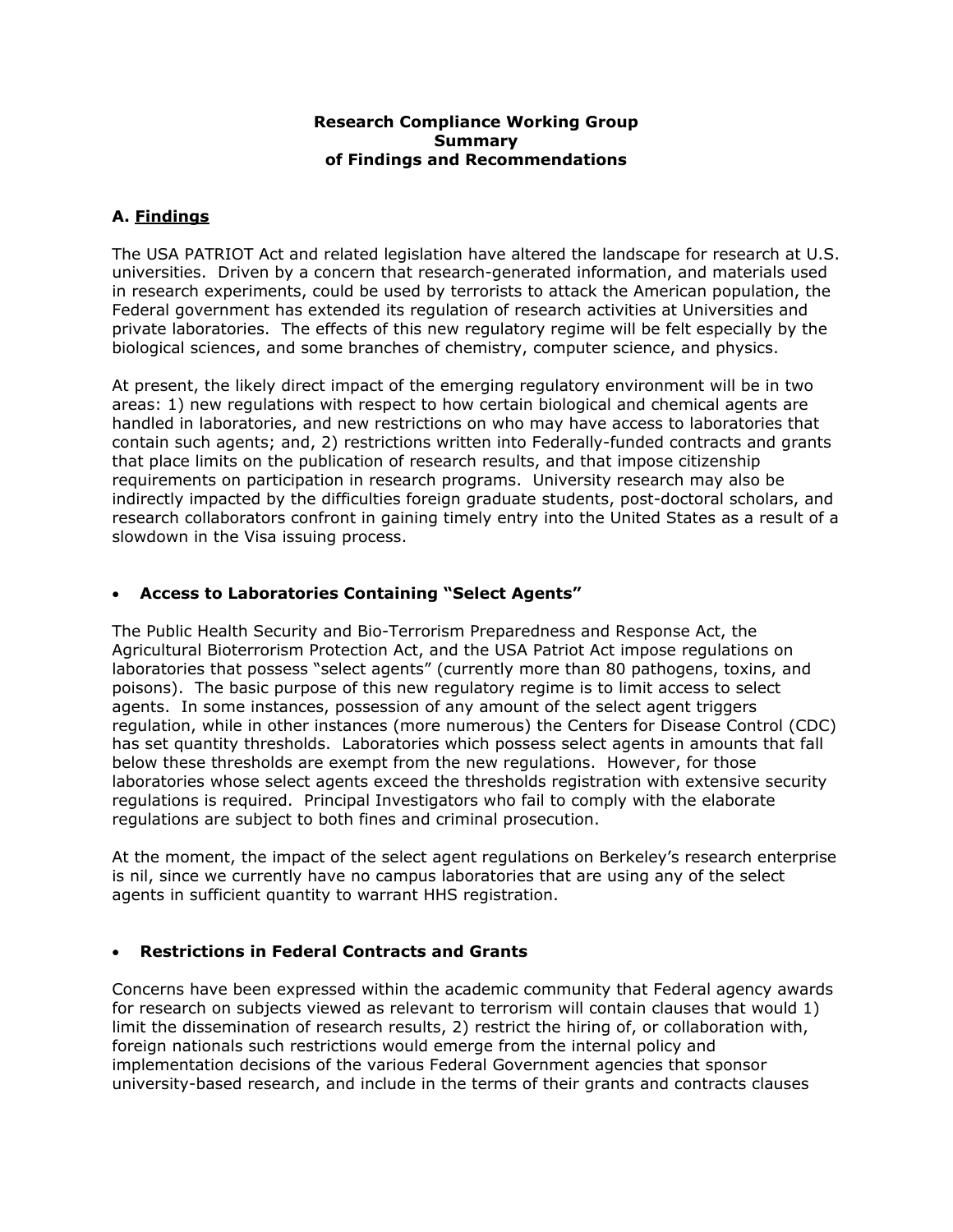that allow for pre-publication review and for the withholding from publication of material the agencies consider to be "sensitive but unclassified."

Another major troubling element is that by accepting sponsored research that contains publication restrictions a university could trigger export control regulations. These require an export license for the dissemination of technology that may have a military or dual military/civilian use. Without such a license the technology can not be transferred (i.e., published, discussed, presented) to any person who is not a U.S. citizen. Export control laws possess an exclusion for "fundamental research" under which university research, except in very special areas, has been exempt from export control regulations. Unfortunately, these laws define "fundamental research" as research "where the resulting information is ordinarily published and shared broadly with the scientific community." Hence, should publication restrictions be imposed because the research is considered "sensitive" that research might no longer qualify for the exclusion. If that were the case, not only would dissemination by publication be restricted but so would any communication of the research to non-citizens (in classes, seminars, conferences, etc.).

As of this moment, a new regime of publication regulation based on the "sensitive but unclassified" designation has not emerged, but university and academic associations widely believe that increased publication restrictions are in the offing.

To date Berkeley has not been confronted with homeland security-related federal contracts or grants requiring pre-publication reviews, restrictions on publication, or prohibitions on the hiring of persons of particular nationalities.

## **B. Recommendations**

• Establish a Joint Academic Senate-Administration "Research Exceptions" Committee

The environment of research regulation by the Federal Government in matters relating to post-9/11 homeland security is in flux. The emergent environment could well be dramatically influenced by events whose scope, timing, and consequences cannot be accurately predicted. Hence, it makes little sense to adopt a research policy now that could well be rendered obsolete by the rapidly changing reality that that policy needs to engage. What is required is a policy that allows for adaptation in the face of change.

In our view, current policies have sufficient flexibility to do just that. The default position of these policies is that, all things being equal, the campus will not conduct research or accept grants and contracts that limit the dissemination of research results or restrict access to our facilities to whole categories of individuals. However, exceptions can be made in light of the needs of public safety, national security, and the University's public service mission.

We recommend the establishment of a small Administration-Academic Senate standing committee that will analyze any research that requires an exception to the openness principle and make a recommendation to the Chancellor as to whether such an exception should be granted. The current Conflict of Interest Committee (aka the Committee on Positive Disclosure) is a model for this new committee. Henceforth, any contract or grant that contains clauses restricting the dissemination of information or limiting the types of individuals who are permitted to work on the research, would be passed on from SPO to the "Research Exceptions Committee" for determination. Likewise, the Office of Environment, Health, and Safety (EH&S) would forward to the committee any requests to conduct research on regulated select agents. In either instance the Committee's decision would be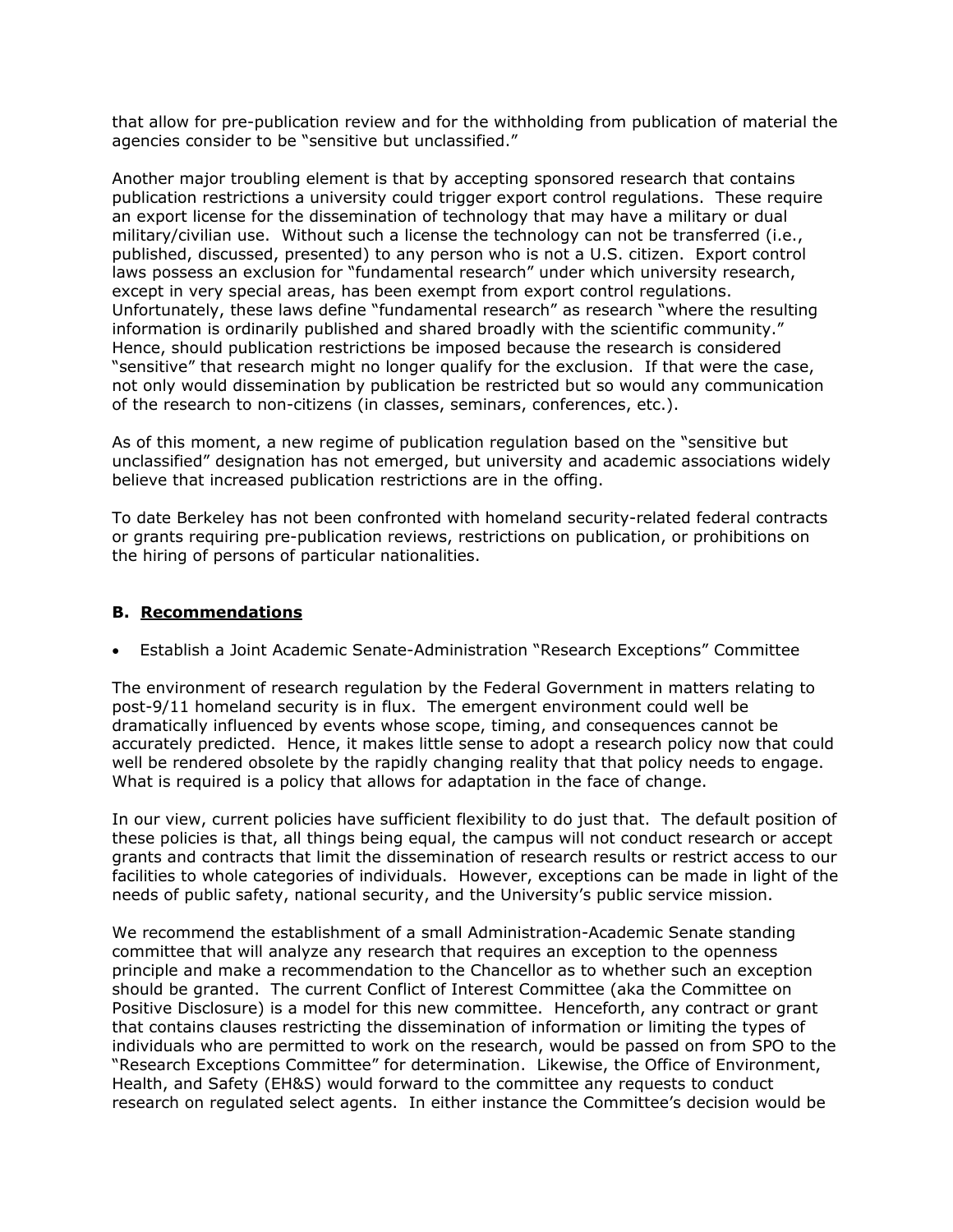advisory to the Chancellor, who has the authority to make the final decision, or, in the case of laboratory access, make a recommendation to the President of the University of California.

Decision: The Steering Committee decided that it was unnecessary to form a new committee solely to consider requests for exceptions to policy. However, this decision ought to be reconsidered if the number of requests should ever rise to a level for which a committee might be useful. Until then, requests should continue to go directly to the Chancellor for final approval.

## • **Maintain Prohibition on Classified Research Conducted**

The kinds of controls that must be implemented for research under the "national security classification" are incompatible with the values of the University. Therefore, we recommend that classified research not be performed on-campus. Those faculty members who wish to conduct classified research should be encouraged to do so at off-campus sites that maintain classified facilities, such as the Lawrence Livermore National Laboratory.

Decision: Endorsed by the Steering Committee

## • **Establish Task Force to Explore Various Options for Restricted Research Facilities**

Create an ad hoc task force to explore the advisability and feasibility of establishing a facility where restricted research (and perhaps classified research) could be conducted. Some major research universities maintain a policy of non-restricted research on their core campuses while maintaining separate but close-by facilities where such research can be conducted.

Decision: Endorsed by the Steering Committee

## • **Develop a Communications Strategy**

It is imperative that faculty members understand the new regulatory environment for research and are aware of the severe penalties for non-compliance, including criminal penalties. This is especially true for the biological sciences where work with regulated select agents is a possibility.

In respect to internal communications, our minimum recommendations are the following:

- Deans (particularly the Deans of Biological Science, Physical Science, Engineering, Public Health, and Chemistry) should be tasked with presenting their Chairs with an overview of both the Federal post-911 research regulations and our campus policy framework. Chairs, in turn, should be tasked to do likewise with respect to their faculties. The Director of EH& S, the Office of Research Administration and Compliance, as well as the Office of the Vice Chancellor for Research should assist the Deans and Chairs in this task.
- A session on the post-9/11 research environment should be added to the annual Deans and Chairs retreat.